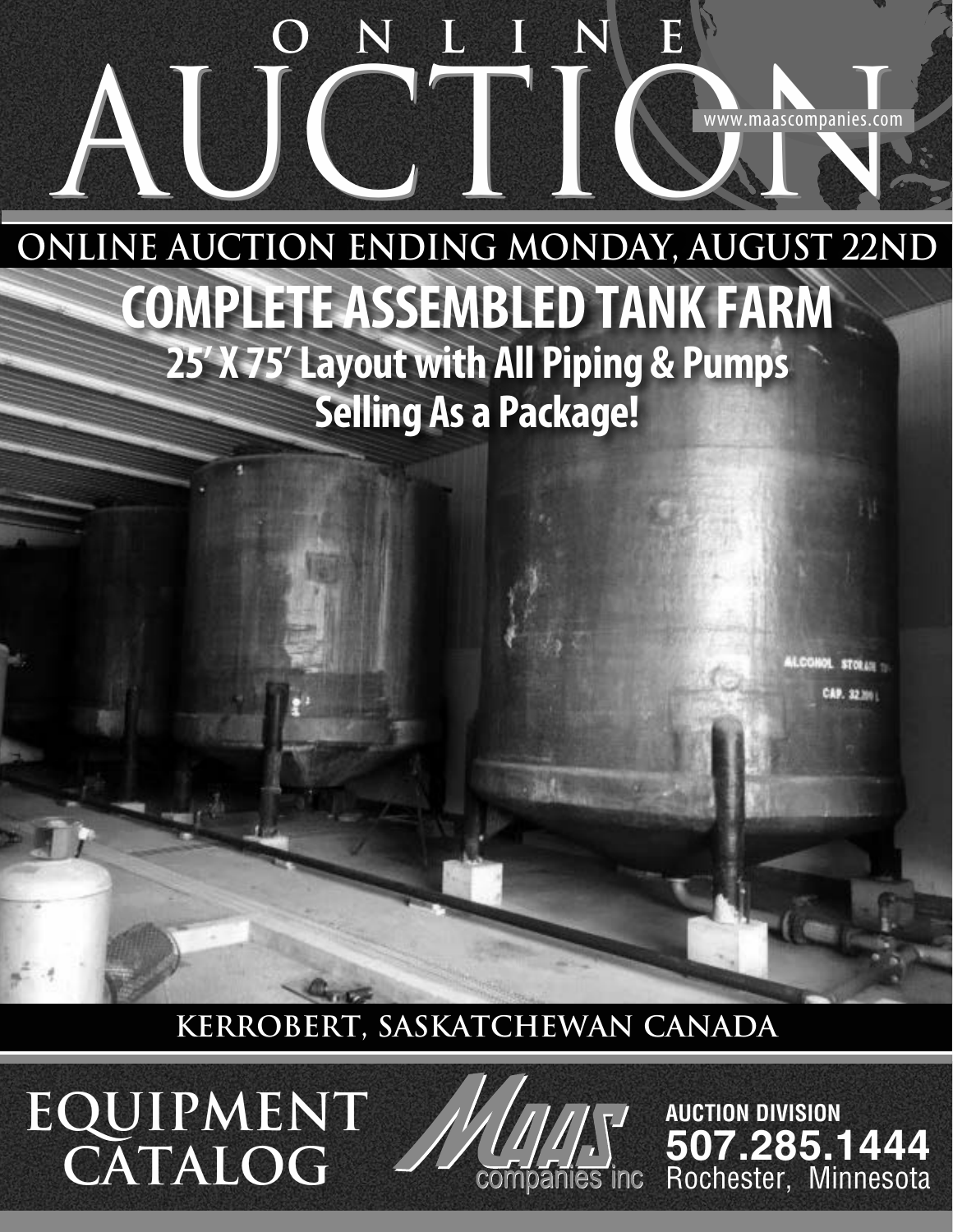# **TANK FARM KERROBERT, SASKATCHEWAN CANADA**

## **LOT # QUANTITY MANUFACTURER MODEL SERIAL NUMBER DESCRIPTION**

- Lot 1 PROLITE PLASTICS LTD. Fiberglass Resin Tank, Feb. 1984, 8,453 Gal. (32,000 L.), Design Pressure – Atmospheric, Design Temperature – 85°F., Resin – Derakane 411-45, 11 ft. Diameter, 14 ft. High, Vertical Tank Mounted on Four Supports, Approximately 6" off the Ground with Pipe Attached to Bottom Mounted Drain.
- Lot 2 PROLITE PLASTICS LTD. Fiberglass Resin Tank, Feb. 1984, 8,453 Gal. (32,000 L.), Design Pressure – Atmospheric, Design Temperature – 85°F., Resin – Derakane 411-45, 11 ft. Diameter, 14 ft. High, Vertical Tank Mounted on Four Supports, Approximately 6" off the Ground with Pipe Attached to Bottom Mounted Drain.
- Lot 3 PROLITE PLASTICS LTD. Fiberglass Resin Tank, Feb. 1984, 7,804 gal. (29,540 L.), Design Pressure – Atmospheric, Design Temperature – 85°F., Resin – Derakane 411-45, 11 ft. Diameter, 14 ft. High, Vertical Tank Mounted on Four Supports, Approximately 6" off the Ground with Pipe Attached to Bottom Mounted Drain.
- Lot 4 PROLITE PLASTICS LTD. Fiberglass Resin Tank, Feb. 1984, 7,804 gal. (29,540 L.), Design Pressure – Atmospheric, Design Temperature – 85°F., Resin – Derakane 411-45, 11 ft. Diameter, 14 ft. High, Vertical Tank Mounted on Four Supports, Approximately 6" off the Ground with Pipe Attached to Bottom Mounted Drain.
- Lot 5 PROLITE PLASTICS LTD. Fiberglass Resin Tank, Feb. 1984, 7,804 gal. (29,540 L.), Design Pressure – Atmospheric, Design Temperature – 85°F., Resin – Derakane 411-45, 11 ft. Diameter, 14 ft. High, Vertical Tank Mounted on Four Supports, Approximately 6" off the Ground with Pipe Attached to Bottom Mounted Drain.
- Lot 6 PROLITE PLASTICS LTD. Fiberglass Resin Tank, Feb. 1984, 7,804 gal. (29,540 L.), Design Pressure – Atmospheric, Design Temperature – 85°F., Resin – Derakane 411-45, 11 ft. Diameter, 14 ft. High, Vertical Tank Mounted on Four Supports, Approximately 12" off the Ground with Pipe Attached to Bottom Mounted Drain.
- Lot 7 PROLITE PLASTICS LTD. Fiberglass Resin Tank, Feb. 1984, 7,804 gal. (29,540 L.), Design Pressure – Atmospheric, Design Temperature – 85°F., Resin – Derakane 411-45, 11 ft. Diameter, 14 ft. High, Vertical Tank Mounted on Four Supports, Approximately 12" off the Ground with Pipe Attached to Bottom Mounted Drain.
- Lot 8 –VERSA FIBERGLASS PRODUCTS Fiberglass Resin Tank, Model 120VT302A, Serial #6301, 3,000 Gal., Vertical Tank with Flat Bottom that sits Directly on the Floor with Attached Pipe, Lower Manhole Access.
- Lot 9 PROLITE PLASTICS LTD. Fiberglass Resin Tank, Feb. 1984, 10,567 Gal. (40,000 L.), Design Pressure – Atmospheric, Design Temperature – 85°F., Resin – Derakane 411-45, 11 ft. Diameter, 16 ft. 6 in. High, Vertical Tank with Flat Bottom, sits Directly on the Floor with Attached Pipe, Lower Manhole Access.